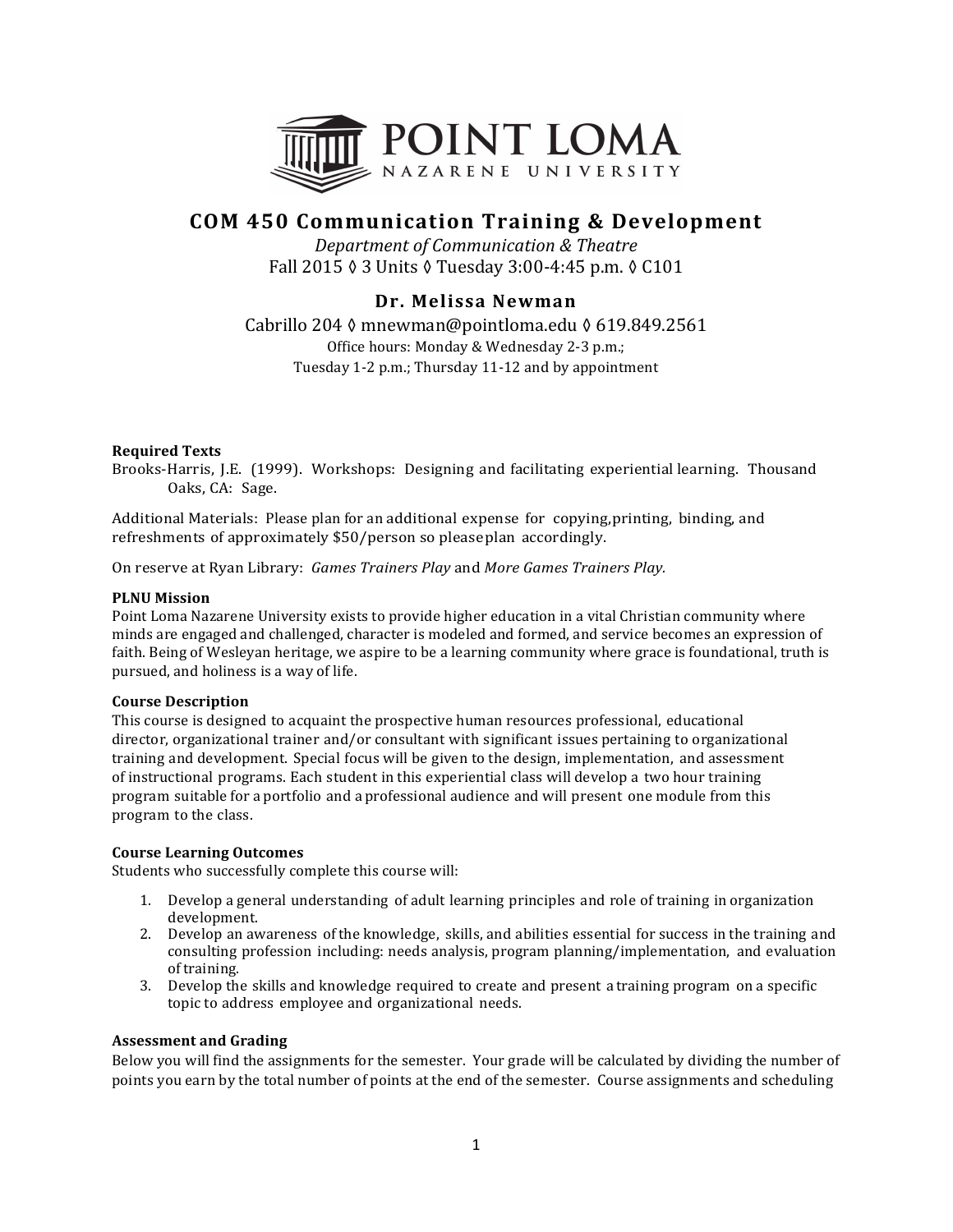are subject to change due to the nature of the course. All changes will be made orally in class, provided in writing and posted on Canvas.

- 1. Personality Plus Inventory/Reflection/Presentation- 25 points
- 2. Needs Analysis/Training Proposal-Two Parts-50 Points Total
- 3. Group Exercise-25 Points
- 4. Case Study-50 Points
- 5. Instructor's Manual for Training Program-150 Points
- 6. Training Module and Participant's Workbook-100 Points
- 7. Evaluation/Follow-up-25 Points Total
- 8. Ouizzes (Varying points) & Final Exam- 50 points

#### **Grade Scale**

A- = 90-93%; A = 94-97%; A+ = 98-100%:Excellent (superior, first rate/class, exceptional, *superlative paper and tests; engaged in class lecture and discussion, attendance, posture, interest, etc. Comprehensive excellence is needed for a superlative grade in this course.* 

## **B- = 80-83%; B = 84-87%; B+ = 88-89%:Above average**

**C- = 70-73%; C = 74-77%; C+ = 78-79%:Average** (*mediocre, commonplace, ordinary, passable, fair, midpoint between extremes of excellence and failure.)* 

#### **D**- = 60-63%; **D** = 64-67%; **D**+ = 68-69%: Below average

**F** = 59% and below: Failure (*omission or lack of satisfactory performance of action or task, inadequate, impassable, etc.)*

#### **Method of Instruction**

The course is taught through lecture, discussion, class activities, and a semester project all designed to help you develop critical thinking abilities as they relate to organizational life. Lectures will often introduce material beyond that which is covered in readings and will assume information supplied in the text. Lecture and text should complement, not substitute for each other. It is your responsibility to come to class ready to think, challenge, analyze, and apply the material covered. Additional norms include:

1. Students are expected to attend class and be on time. Failure to make presentations on schedule will result in a failing grade for that presentation. In the event of absence students seek missed information/notes from classmates.

2. GROUP EXPERIENCE: In the workplace today, most work is done in a group context. The ability to manage group experience is one of the most often mentioned skills employers look for in a collegeeducated person. This class is another opportunity for you to practice effective group management skills and techniques. *It isyour responsibility to figure out whoyou canwork with in a semester-long project like this and manage the relationships,tensions, demands and stress of a collaborative project.*

3. All written work must be typed, and attention should be paid to form (including grammar, punctuation, spelling, APA formatting and general appearance) as well as content.

4. Integrity is of great importance. Plagiarism of any sort will not be tolerated and will result in a grade of "F" for the project and possibly the course.

5. Classroom disruption by cell phones or other electronic devices (i.e. text messaging) is prohibited. All cell phones and similar electronic devices must remain turned off and out of sight for the duration of class. A student may face a zero and/or failure in the class if an electronic device is used for cheating during a test.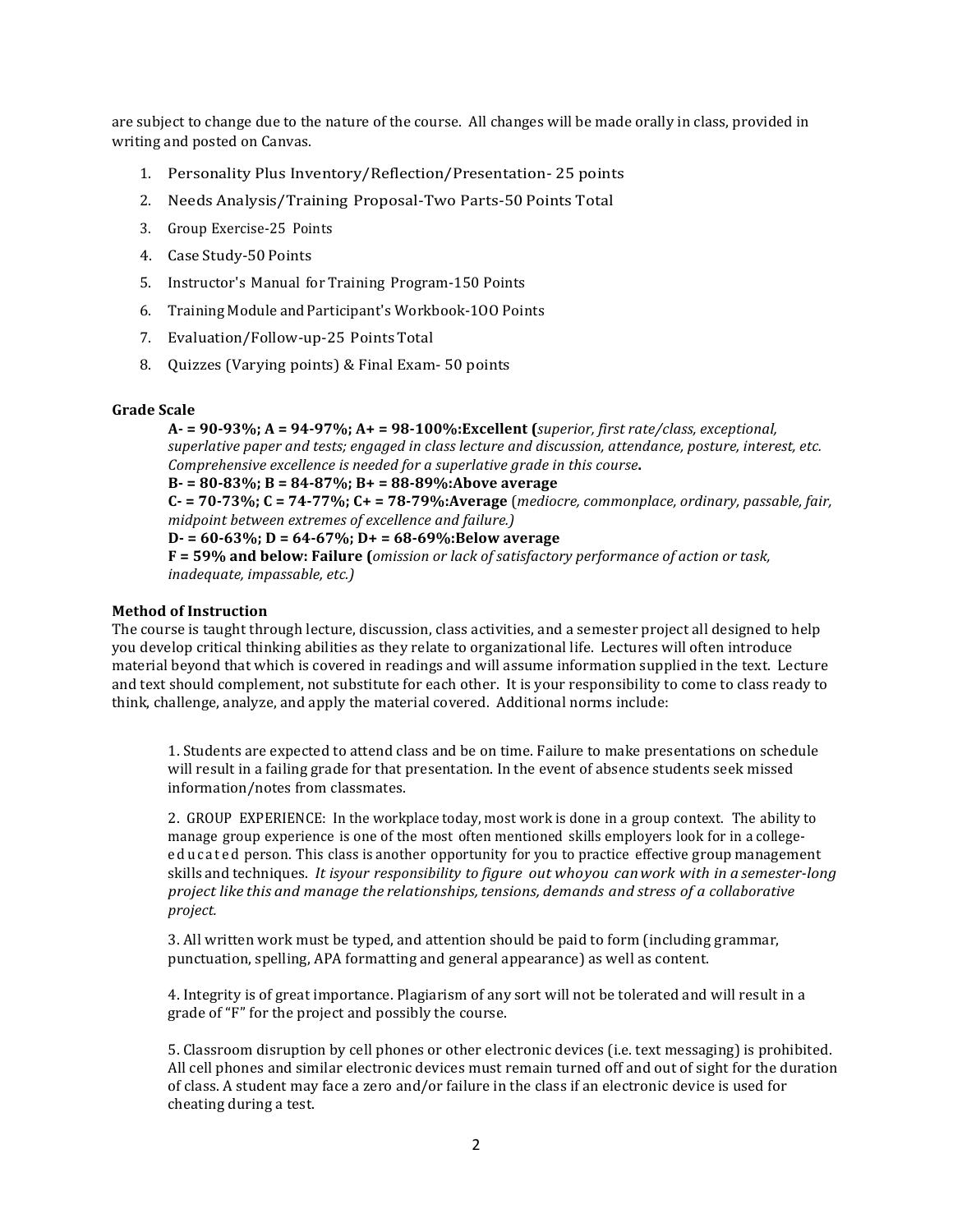6. Please DO NOT disrupt class while students are presenting. This includes walking in and out of the classroom. Also, please do not carry on side conversations while the professor is lecturing or during discussion. You can never show too much respect for your professors.

7. Students are required to participate in the workshops of their classmates. Missing more than 2 workshops will lose points from the final grade.

8. Plan on spending approximately \$50 during the semester for presentation expenses. The workshop you present will require handouts, training plan, prizes, refreshments, etc.

9. This syllabus serves as the contract between the students and professor. Your continued enrollment in the course serves as agreement to abide by the policies and information set forth here within.

#### **Course Schedule**

Please note: Due to the nature of this course, the schedule is subject to change. All changes will be posted on Canvas and announced in class.

| <b>Date</b>      | <b>Class plan</b>                                  | <b>Assignment(s) &amp; Readings</b>        |
|------------------|----------------------------------------------------|--------------------------------------------|
| Sept 8           | Welcome                                            | Workshops chapter 1                        |
|                  | Course Intro & Expectations                        | Decide on Team Building/Ice Breaker        |
|                  | Personality Plus Inventory                         | Exercise                                   |
|                  |                                                    | Complete Personality Plus Presentation     |
| Sept 15          | Workshop Design and Facilitation                   | Workshops chapter 2                        |
|                  | <b>Group Formation</b>                             | <b>Workshop Preparation &amp; Planning</b> |
|                  |                                                    |                                            |
|                  | Ice Breaker/Team Building                          |                                            |
|                  | <b>Personality Plus Presentations</b>              |                                            |
| Sept 22          | Using Learning Styles to Understand                | Workshops chapter 3                        |
|                  | Participants and Guide Workshop Design             | <b>Workshop Preparation &amp; Planning</b> |
|                  |                                                    |                                            |
|                  | Ice Breaker/Team Building                          |                                            |
| Sept 29          | Preparing for Workshop Design                      | Workshops chapter 4                        |
|                  |                                                    | <b>Workshop Preparation &amp; Planning</b> |
|                  | Ice Breaker/Team Building                          |                                            |
| Oct 6            | Creating a Comprehensive Workshop                  | Workshops chapter 5                        |
|                  | Design                                             | <b>Workshop Preparation &amp; Planning</b> |
|                  |                                                    |                                            |
|                  | Ice Breaker/Team Building                          |                                            |
| Oct 13           | Designing Effective Workshop Learning              | Workshops chapter 6                        |
|                  | <b>Activities</b>                                  | <b>Workshop Preparation &amp; Planning</b> |
|                  |                                                    |                                            |
|                  | Ice Breaker/Team Building                          |                                            |
| Oct 20           | Directing the Workshop and Creating a              | Workshops chapter 7                        |
|                  | Learning Environment                               | <b>Workshop Preparation &amp; Planning</b> |
|                  | Ice Breaker/Team Building                          |                                            |
| Oct 27           | Facilitation Skills for Different Types of         | Workshops chapter 8                        |
|                  | <b>Experiential Learning</b>                       | <b>Workshop Preparation &amp; Planning</b> |
|                  |                                                    |                                            |
| Nov <sub>3</sub> | Ice Breaker/Team Building<br><b>Case Study Due</b> | Workshops chapter 9                        |
|                  | <b>Workshop Evaluations</b>                        |                                            |
|                  |                                                    | <b>Workshop Preparation &amp; Planning</b> |
|                  |                                                    |                                            |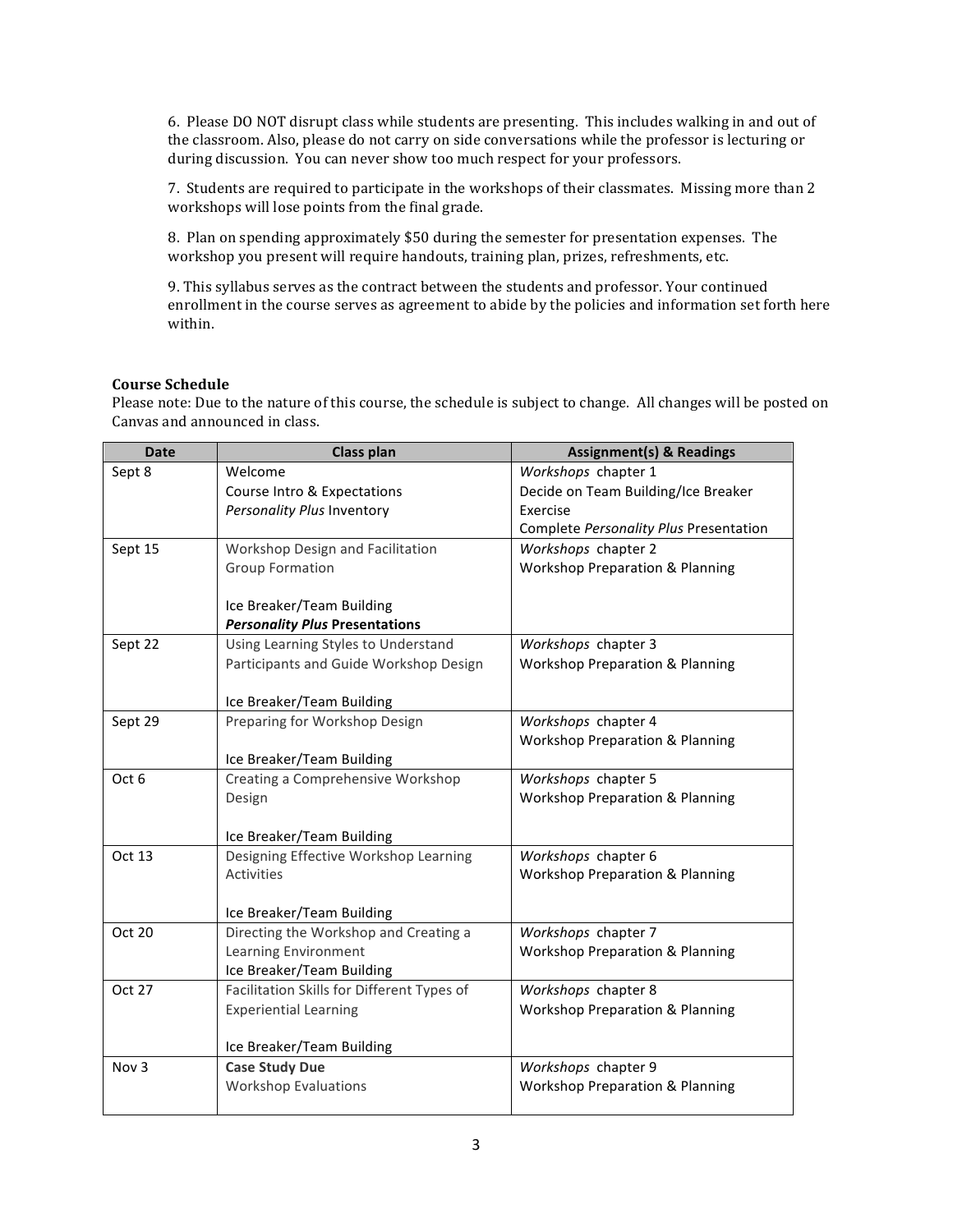|               | Ice Breaker/Team Building                  |                                            |
|---------------|--------------------------------------------|--------------------------------------------|
| Nov 10        | Improving Your Workshop Design, Directing  | Workshops chapter 10                       |
|               | and Facilitation Skills                    | <b>Workshop Preparation &amp; Planning</b> |
|               |                                            |                                            |
|               | Ice Breaker/Team Building                  |                                            |
|               | <b>Workshop Preparation &amp; Planning</b> |                                            |
|               |                                            |                                            |
| <b>Nov 17</b> | Workshops Groups 1 & 2                     | Prepare Workshop                           |
|               |                                            | Workshop reflection/evaluation             |
| <b>Nov 24</b> | <b>Workshops Groups 3 &amp; 4</b>          | Workshop reflection/evaluation             |
|               |                                            |                                            |
| Dec 1         | <b>Workshops Groups 5 &amp; 6</b>          | Workshop reflection/evaluation             |
|               |                                            |                                            |
| Dec 8         | Workshops Groups 7 & 8                     | Workshop reflection/evaluation             |
|               |                                            |                                            |
| Dec 15        | <b>Course Evaluation and Reflection</b>    |                                            |
|               | Final Exam 12/14 10:30 a.m.                |                                            |

#### **Attendance & Participation**

Regular and punctual attendance at all classes is considered essential to optimum academic achievement. If the student is absent from more than 10 percent of class meetings, the faculty member has the option of filing a written report which may result in de-enrollment. If the absences exceed 20 percent, the student may be deenrolled without notice. If the date of de-enrollment is past the last date to withdraw from a class, the student will be assigned a grade of W or WF consistent with university policy in the grading section of the catalog. Every absence in this class will result in a five point deduction from final points earned. See Academic Policies in the (undergrad/graduate as appropriate) academic catalog.

#### **Course Credit Hour Information**

In the interest of providing sufficient time to accomplish the stated Course Learning Outcomes, this class meets the PLNU credit hour policy for a three-unit class delivered over 16 weeks. Specific details about how the class meets the credit hour requirement can be provided upon request.

#### **Academic Honesty and Dishonesty**

Students should demonstrate academic honesty by doing original work and by giving appropriate credit to the ideas of others. As explained in the university catalog, academic dishonesty is the act of presenting information, ideas, and/or concepts as one's own when in reality they are the results of another person's creativity and effort. Violations of university academic honesty include cheating, plagiarism, falsification, aiding the academic dishonesty of others, or malicious misuse of university resources. A faculty member who believes a situation involving academic dishonesty has been detected may assign a failing grade for a) that particular assignment or examination, and/or b) the course following the procedure in the university catalog. Students may appeal also using the procedure in the university catalog. See Academic Policies for further information.

#### **Final Course Grades**

Final course grades will be submitted electronically at the conclusion of the semester by the deadline set forth by the university. Any questions regarding final grades need to be addressed within two weeks of the class ending and must be sent in writing to the professor. Grade inquiries beyond that time will not be allowed.

#### **Academic Accommodations**

While all students are expected to meet the minimum academic standards for completion of this course as established by the instructor, students with disabilities may request academic accommodations. At Point Loma Nazarene University, students must request that academic accommodations by filing documentation with the Disability Resource Center (DRC), located in the Bond Academic Center. Once the student files documentation, the Disability Resource Center will contact the student's instructors and provide written